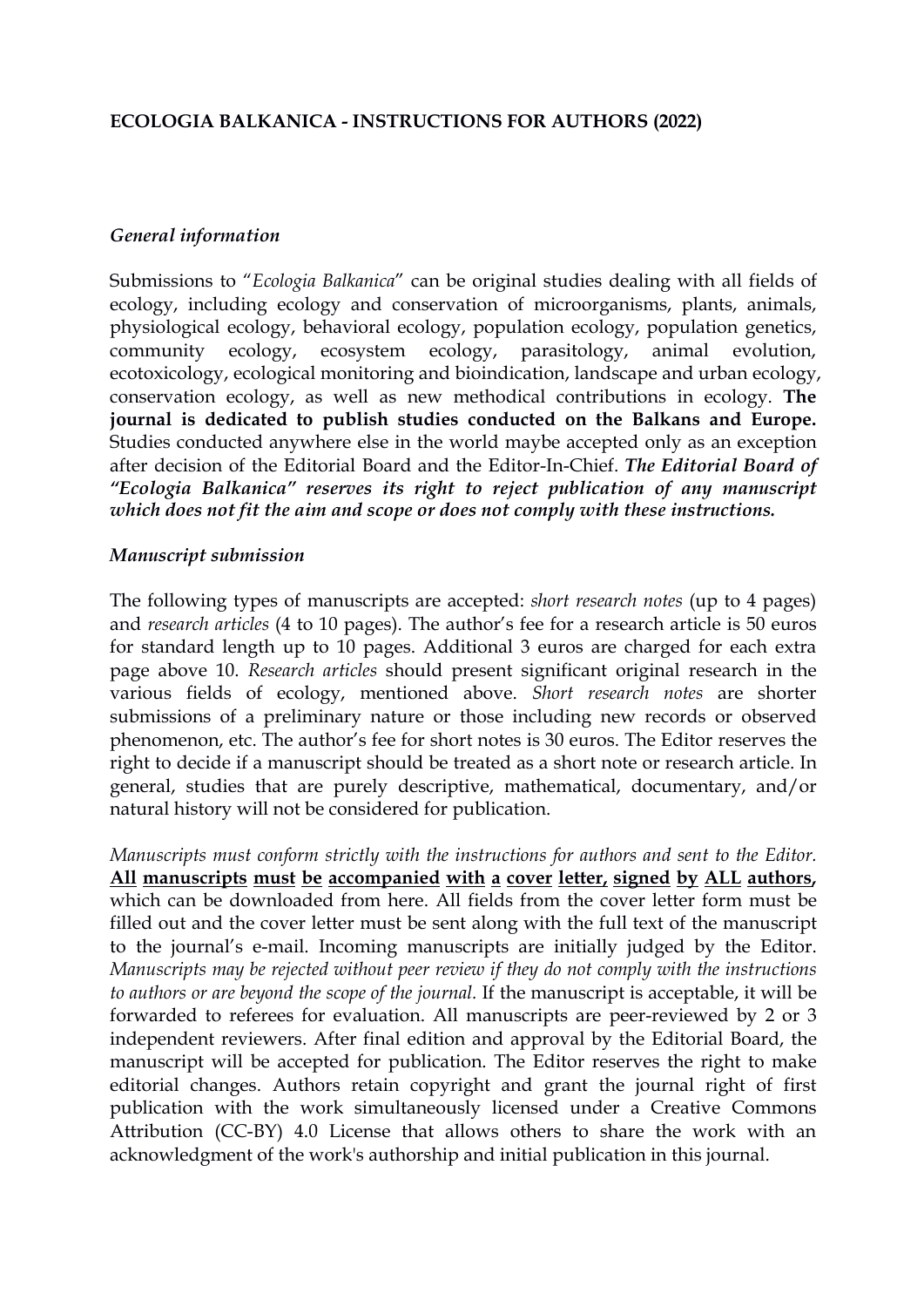## *Legal requirements*

Ecologia Balkanica follows the standards for Ethics and Publication Malpractice set by the Committee on Publication Ethics [\(COPE\)](http://publicationethics.org/files/Code_of_conduct_for_journal_editors_Mar11.pdf) and guidelines of Open Access Scholarly Publishing Association ([OASPA](https://oaspa.org/)). Conformance to standards of ethical behavior is therefore expected of all parties involved: authors, reviewers, editors, and the publisher. Submission of a manuscript implies: that the work described has not been published previously (except in the form of an abstract, or as part of a published lecture, or thesis); that it is not under consideration for publication anywhere else; that its publication has been approved by all co-authors, if any, as well as by the responsible authorities - tacitly or explicitly - at the institute where the work has been carried out. The publisher will not be held legally responsible should there be any claims for compensation.

## *Manuscript preparation*

## *Language*

The manuscripts must be written in English. *Contributors who are not native English speakers are strongly advised to ensure that a colleague fluent in the English language*, if none of the authors is so, *has reviewed their manuscript.* Spelling should be British or American English and should be consistent throughout the text. All abbreviations and acronyms should be defined at first mention. To facilitate reader comprehension, abbreviations should be used sparingly.

#### *Technical information*

Submissions must be in **electronic version only**, as well as the original figures and tables, implemented in the text. Figures must be sent as separate files as well (see more information below). The manuscript text should be **prepared in MS Office format (.docx)**, justified, font size 11, font "Book Antiqua", without footnotes, column or page breaks, single spaced (about 60 lines per page), on A4(210 x 297 mm) paper, with margins of exactly 2.5 cm on each side. Pages and lines should not be numbered!

The manuscripts should conform to the following format:

*Title:* Provide a title that is concise, but also an informative synthesis of the study. Where appropriate, include family or higher taxon.

*Author(s):* Full first name(s), middle initials and surname(s) in *bold italic.* The corresponding author should be marked with the \*-symbol. **Please provide the ORCID IDs for ALL authors and co-authors.**

*Af iliation(s) with postal address:* As complete as possible. Affiliation should be given in the following order – University (Institute), Faculty, Department, postal address, city, COUNTRY (in capital letters). E-mail address is given only for the corresponding author!

*Abstract:* Maximum length 250 words. The abstract should state briefly the objective of the research, the primary results and major conclusions, with no description of methods, discussions, references and abbreviations.

*Key words:* Usually 3–10 words suitable for information-retrieval system.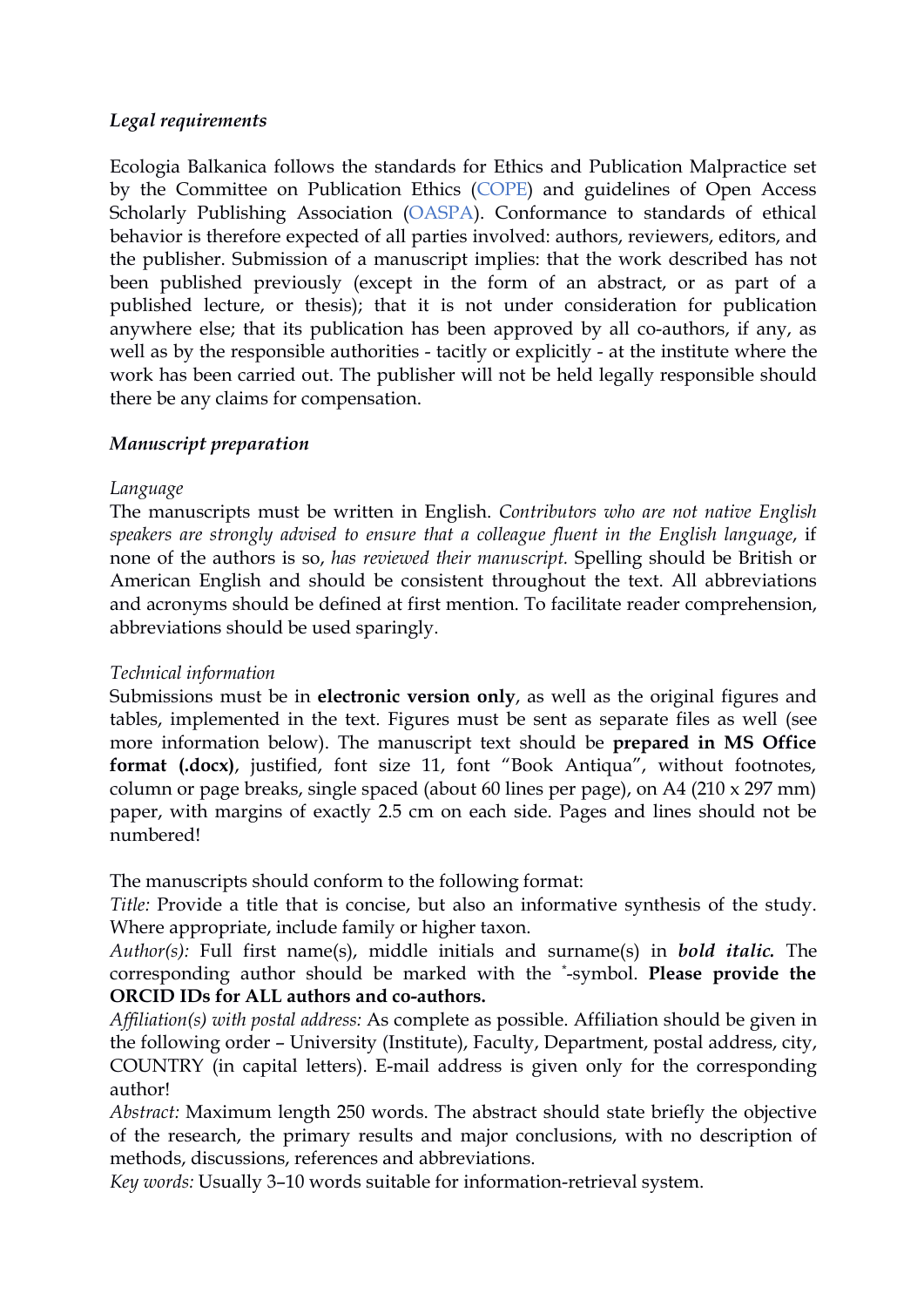The standard order of sections should be: Abstract, Key words, Introduction, Material and Methods, Results, Discussion (or Results and Discussion), Conclusions (optional), Acknowledgments (optional) and References.

The *Introduction* has to explain the actuality of the researched problem and give the aim of the study.

*Materials and Methods* have to provide sufficient information to permit repetition of the experiment and/or fieldwork. The technical description of study methods should be given only if such methods are new; otherwise a short presentation is enough.

The *Results* section must be a concise presentation of the finding of the study. **Presentation of the same information as text and/or figure and/or table is forbidden!**

The *Discussion* section should be separated from the results section at full-length papers and should deal with the significance of the results and their relationship to the aims of the paper. Also include how the findings of the paper will change or influence the state of our knowledge about the topic at hand. In separate cases a joint section "Results and Discussion" is allowed, but not preferable.

The *Conclusions* should shortly describe the main contributions and recommendations of the study without including citations and statistics.

In the *Acknowledgments* section all persons and organizations that helped during the study in various ways, as well as the organization that financed the study must be listed.

*Short Notes* (generally less than four-five manuscript pages) should be produced as continuous text, preceded by an abstract of no more than 150 words.

*Tables:* The tables must not repeat information already presented in the figures or in the text. Each table must be self-explanatory and as simple as possible. Avoid large landscape oriented tables! Tables must be numbered consecutively. **They should be placed within the text at the desired position by the author(s).** An explanatory caption, located on the top of the table, should be provided.

#### *Example:*

**Table 1.** Shannon-Wiener indexes in the burned (H<sub>burned</sub>) and control (H<sub>control</sub>) territory for the total duration of the study (2004–2006).

*Figures:* They must not repeat information already presented in the tables or in the text. Lines and letters in figures must be able to be enlarged or reduced without reduction in quality. They should conform to the size of the type area (up to  $16 \times 24$ cm) which is the limit for all illustrations. Magnification should be shown by scale bars. All illustrations must be sharp, of high quality with at least 300 dpi. The following formats are acceptable: JPEG, PNG, TIFF, EPS. The figures must be numbered consecutively and should be provided with an explanatory legend below them. *When the figures present maps of the studied area, we recommend using some kind of*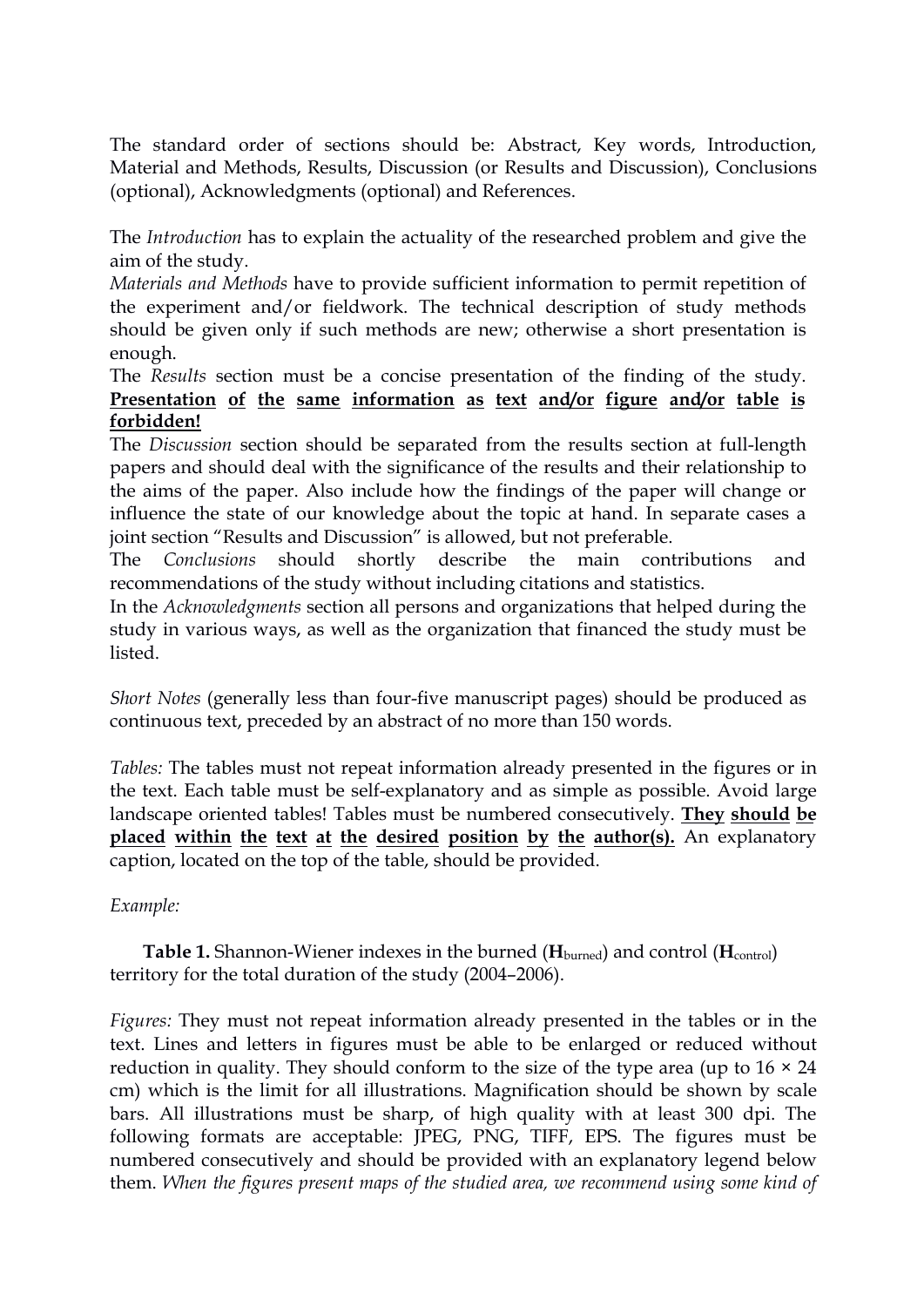*GIS* software for the preparation of the maps, or use of other *indicative* or topographical maps. *Satellite or aerial photos (especially from Google Earth) of the studied area will no longer be acceptable!* **All figures must be placed within the text at the desired position by the author(s).**

*Example:*

**Fig. 1.** Indicative map of the study area.

All tables and figures must be referred to in the text!

## *Citations and references*

From January 2020, Ecologia Balkanica adopts the APA (American [Psychological](https://apastyle.apa.org/index) Association) bibliographic style (7<sup>th</sup> edition – 2020).

## *APA Referencing Basics: In-Text Citation*

In-text references must be included following the use of a quote or paraphrase taken from another piece of work. **Direct copy-paste from another source is not acceptable!** Submitted manuscripts will be pre-checked for plagiarism and auto-plagiarism. Intext citations are citations within the main body of the text and refer to a direct quote or paraphrase. They correspond to a reference in the main reference list. These citations include the surname of the author and date of publication only. For example: Smith (2017) states… Or …(Smith, 2017). In case of two authors: the surname of both authors is stated with an ampersand between. For example: Smith  $\&$  Smith (2017) state... Or ...(Smith & Smith, 2017). In case of three or more authors add "et al." after the first author's surname (*et alii*, from Latin means "and others"): Smith et al. (2017) state… Or …(Smith et al., 2017).

If the author of the cited source is unknown, the first few words of the reference should be used. This is usually the title of the source. If this is the title of a book, periodical, brochure or report, is should be italicised. For example: (*A guide to citation*, 2017). If this is the title of an article, chapter or web page, it should be in quotation marks. For example: ("APA Citation", 2017).

Citing authors with multiple works from one year:

Works should be cited with a, b, c etc. following the date. These letters are assigned within the reference list, which is sorted alphabetically by the surname of the first author. For example: (Smith, 2017a) Or (Smith, 2017b).

Citing multiple works in one parentheses:

If these works are by the same author, the surname is stated once followed by the dates in order chronologically. For instance: Smith (2007, 2013, 2017) Or (Smith, 2007, 2013, 2017)

If these works are by multiple authors then the references are ordered alphabetically by the first author separated by a semicolon as follows: (Brooks, 2000; Smith & Smith 2017; Swaen, 2015, 2017a, 2017b; Thomson et al., 2015).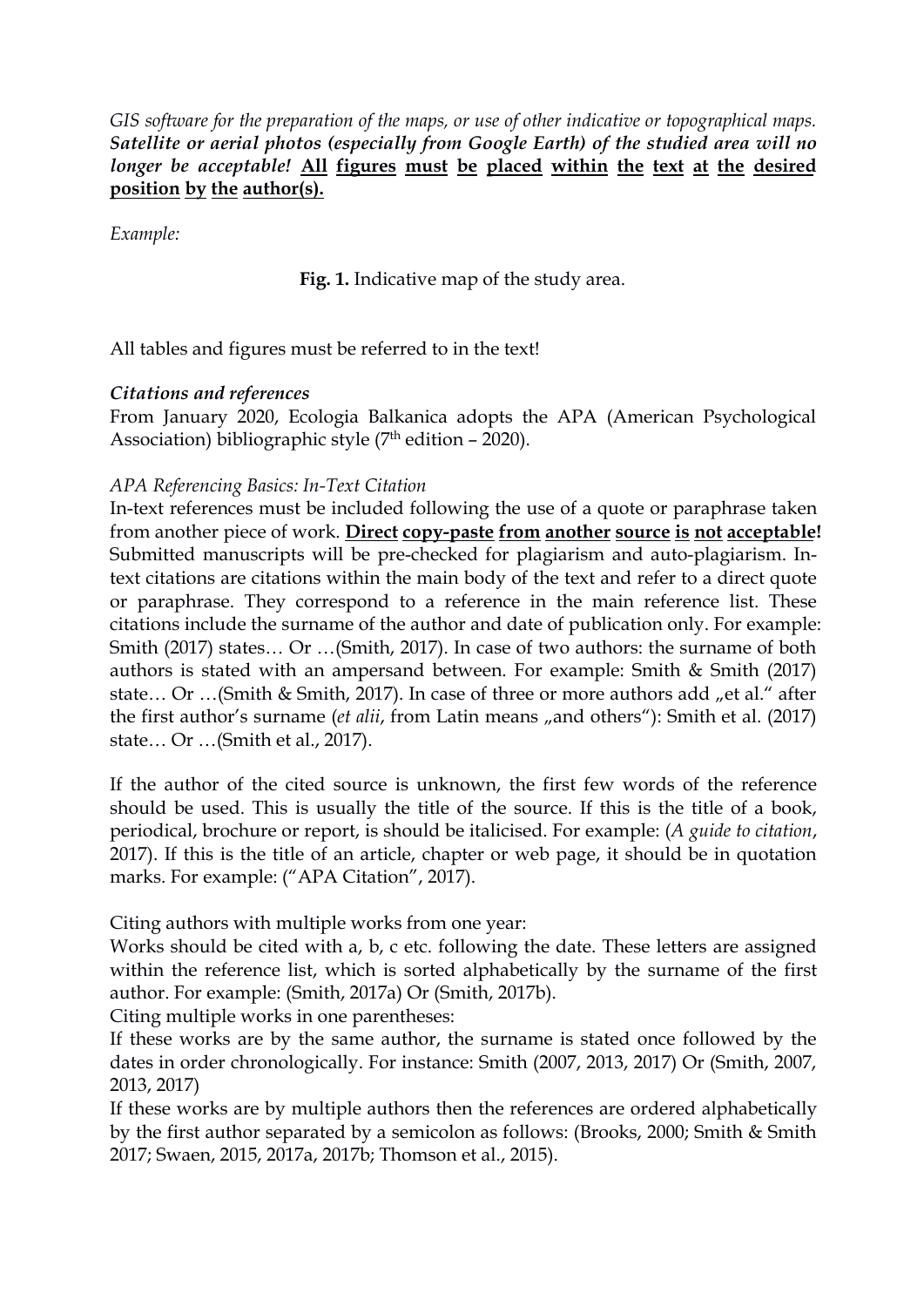Citing a group or organisation: (World Health Organization, 2015).

*Examples:*

# **A journal article**

## **Citing a journal article in print:**

- Author, A. (Publication Year). Article title. *Periodical Title, Volume*(Issue), pp-pp.
- Author, A. & Author, B. (Publication Year). Article title. *Periodical Title, Volume*(Issue), pp-pp.
- Author, A., Author, B. & Author, C. (Publication Year). Article title. *Periodical Title, Volume*(Issue), pp-pp.

## **Citing an online journal article:**

- Author, A. (Publication Year). Article title. *Periodical Title, Volume*(Issue), pp-pp. doi: XX.XXXXX or Retrieved from URL.
- Author, A. & Author, B. (Publication Year). Article title. *Periodical Title, Volume*(Issue), pp-pp. doi: XX.XXXXX or Retrieved from URL.
- Author, A., Author, B. & Author, C. (Publication Year). Article title. *Periodical Title, Volume*(Issue), pp-pp. doi: XX.XXXXX or Retrieved from URL.
- *Notes:* When creating your online journal article citation, keep in mind: APA does NOT require you to include the date of access/retrieval date or database information for electronic sources. You can use the URL of the journal homepage if there is no doi number assigned and the reference was retrieved online. A doi (digital object identifier) is an assigned number that helps link content to its location on the Internet. It is therefore important, if one is provided, to use it when creating a citation. All doi numbers begin with a 10 and are separated by a slash.

## **A book**

## **Citing a book in print:**

Author, A. (Year of Publication). *Title of work*. Publisher City, Country: Publisher.

Author, A. & Author, B. (Year of Publication). *Title of work*. Publisher City, Country: Publisher.

Author, A., Author, B. & Author, C. (Year of Publication). *Title of work.* Publisher City, Country: Publisher.

*Notes:* When citing a book in APA, keep in mind: capitalize the first letter of the first word of the title and any subtitles, as well as the first letter of any proper nouns. The full title of the book, including any subtitles, should be stated and *italicized*.

## **Citing an e-book:**

E-book is short for "electronic book." It is a digital version of a book that can be read on a computer, e-reader (Kindle, Nook, etc.), or other electronic device.

*APA format structure:*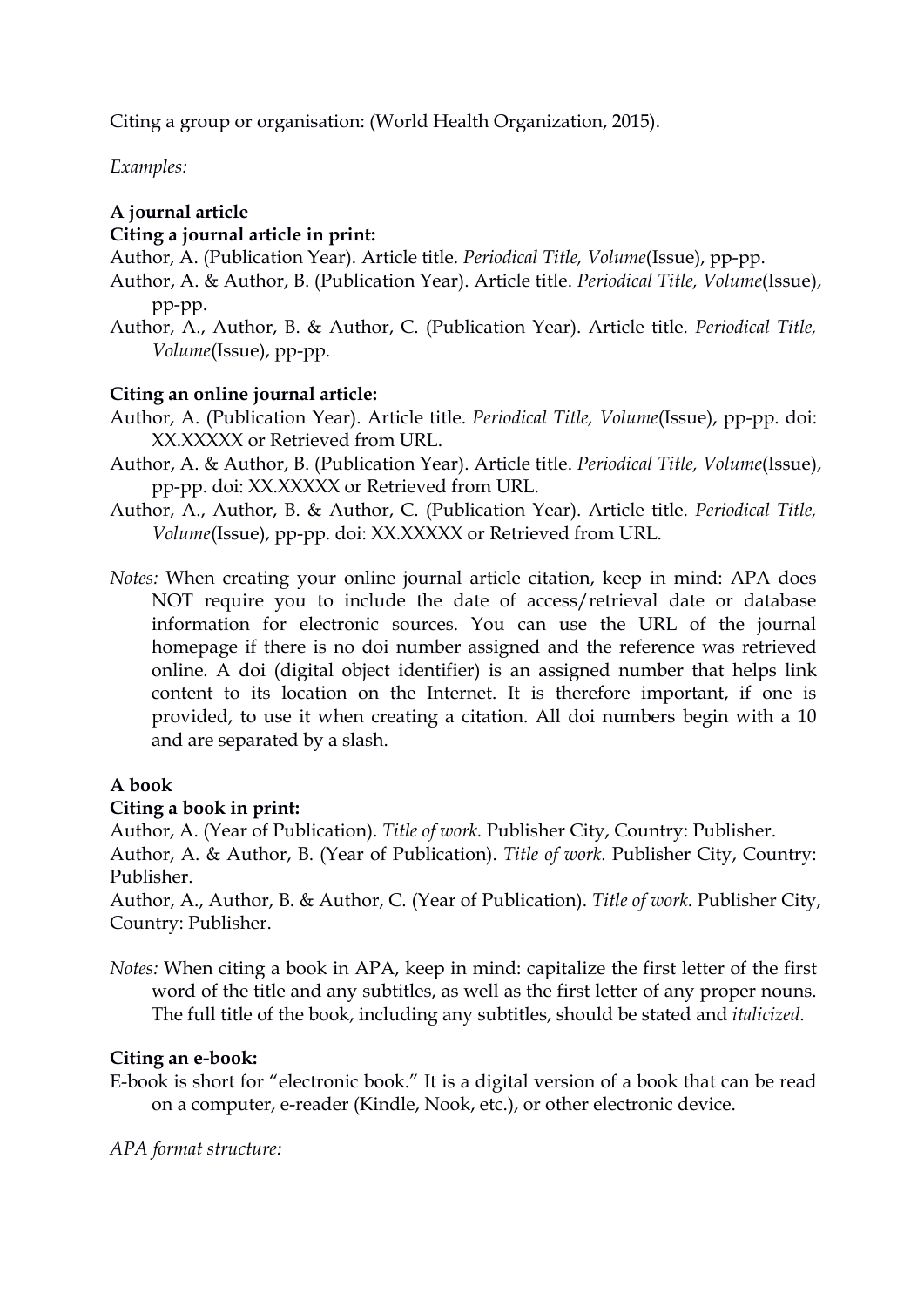Author, A. (Year of Publication). *Title of work*. Retrieved from http://xxxx or DOI: xxxxxxxxxx

Author, A. & Author, B. (Year of Publication). *Title of work*. Retrieved from http://xxxx or DOI: xxxx

Author, A., Author, B. & Author, C. (Year of Publication). *Title of work*. Retrieved from http://xxxx or DOI: xxxx

#### **Citing edited book:**

Author, A. (Ed.). (Year of Publication). *Title of work*. Publisher City, Country: Publisher.

Author, A. & Author, B. (Eds.). (Year of Publication). *Title of work.* Publisher City, Country: Publisher.

Author, A., Author, B. & Author, C. (Eds.). (Year of Publication). *Title of work.* Publisher City, Country: Publisher.

#### **Book without known author:**

*Example: Management plan for the protected area for birds BG 0002086, "Rice Fields Tsalapitsa"*. (2013). Retrieved from https://plovdiv.riosv.com (In Bulgarian)

#### **Proceedings or book chapter:**

Author, A. (Year of Publication). Title of work. In A. Author (Ed.). Title of the book or *proceedings.* (Edition, pp. XX-XX). Publisher City, Country: Publisher.

Author, A. & Author, B. (Year of Publication). Title of work. In A. Author, & B. Author (Eds.). *Title of the book or proceedings.* (Edition, pp. XX-XX). Publisher City, Country: Publisher.

Author, A., Author, B. & Author, C. (Year of Publication). Title of work. In A. Author, B. Author, & C. Author (Eds.). *Title of the book or proceedings.* (Edition, pp. XX-XX). Publisher City, Country: Publisher.

#### **Software:**

Author, A. (Year of Publication). *Name of software*. Vers. XX. Retrieved from http://xxxx

#### *Example:*

StatSoft Inc. (2004). *STATISTICA (Data analysis software system)*, Vers. 7. Retrieved from http://www.statsoft.com

#### **Website:**

Author, A. (Year of Publication). *Title of page*. Retrieved from http://xxxx *In case of citing website with unknown author: "Title of page"*. (Year of Publication). Retrieved from http://xxxx

#### **European Directive:**

Official European directives, issued from the European parliament and of the Council (EC) should be cited as follows (example):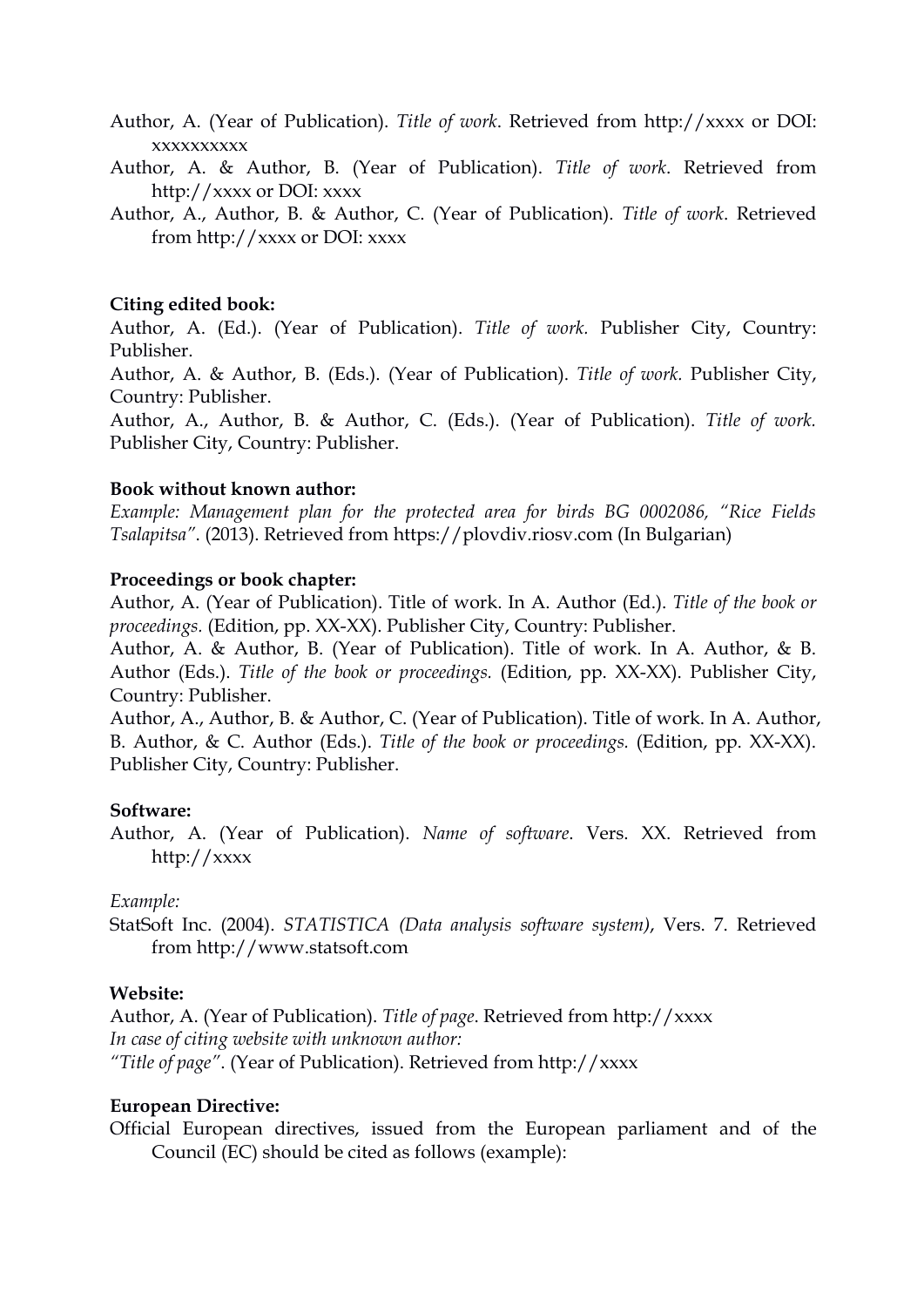EC. (2010). Directive 2010/63/EU of the European Parliament and of the Council on the protection of animals used for scientific purposes. *Of icial Journal of the European Union, L276,* 33-79. Retrieved from https://eurlex.europa.eu/LexUriServ/LexUriServ.do?uri=OJ:L:2010:276:0033:0079:en:PDF

## **Legislation:**

Official laws, orders etc. should be cited as follows (see examples). Biological Diversity Act. (2002). *State Gazzette, 77*, 09.08.2002. (In Bulgarian). Medicinal Plants Act. (2000). *State Gazette, 29,* 07.04.2000. (In Bulgarian). Protected Areas Act. (1998). *State Gazette, 133,* 11.11.1998 (In Bulgarian).

In case of papers written in other than Latin letters, if there is an English (or German, or French) title in the summary, it is recommended to be used. If there is not such a summary, the author's names must be transcribed and the title of the paper must be translated into English. If the name of the journal is also not in Latin letters it also should be transcribed (not translated). This should be noted in round brackets at the end of the paragraph, for instance: (In Bulgarian, English summary).

## *Examples:*

- Angelov, P. (1960). Communications entomologiques. І. Recherches sur la nourriture de certaines espèces de grenouilles. *Godishnik na muzeite v grad Plovdiv, 3,* 333- 337. (In Bulgarian, Russian and French summary).
- Korovin, V. (2004). Golden Eagle (*Aquila heliaca*). Birds in agricultural landscapes of the Ural. Ekaterinburg, Russia: Published by Ural University. (In Russian).

Names of persons who provided unpublished information should be cited as follows: "(Andersson, 2005, Stockholm, pers. comm.)".

**Unpublished theses (BSc, MSc, PhD, DSc) are not considered officially published scientific literary sources, therefore from January 2015, "***Ecologia Balkanica"* **no longer allows citations of such references.**

**Citing references that are still "in press" is also considered frown upon, but not forbidden. If possible, please avoid using such references.**

#### *Additional requirements*

For special symbols (Greek letters, symbols for male and female etc.) use the Symbol list on the Insert menu in Microsoft Word with the following preferable fonts: Symbol, Webdings, Wingdings, Wingdings 2 and Wingdings 3. Degree symbols (°) must be used (from the Symbol list) and not superscript letter "o" or number "0". Multiplication symbols must be used ( ) and not small "x" letters. Spaces must be inserted between numbers and units (e.g., 3 kg) and between numbers and mathematical symbols  $(+, -, -, -, <, >)$ , but not between numbers and percent symbols (e.g., 45%).